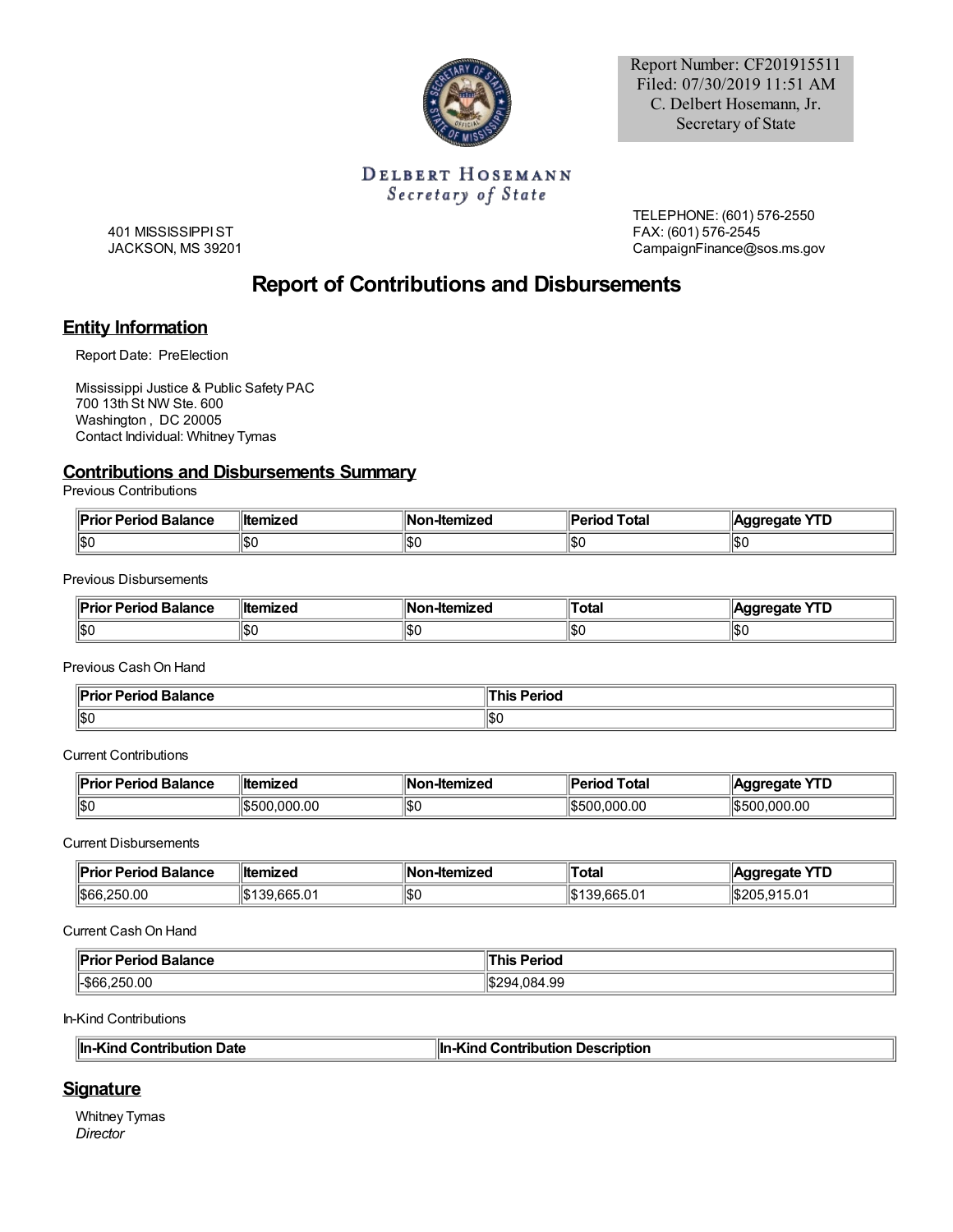# **Current Individual Contributions**

**Contributor Type:**Individual **Contributor Name:**George Soros **Contributor Occupation or Employer:**Philanthropist/Chair, Soros Fund Management **Contributor Address:** 250 W 55th St C1 New York, NY10019

| ∥Cor                   | --                   |
|------------------------|----------------------|
| --                     | n Amount             |
| ontribution Date       | <b>∠ontributio</b> r |
| $\vert 07/1$<br>7/2019 | ,000.00<br>500<br>יי |